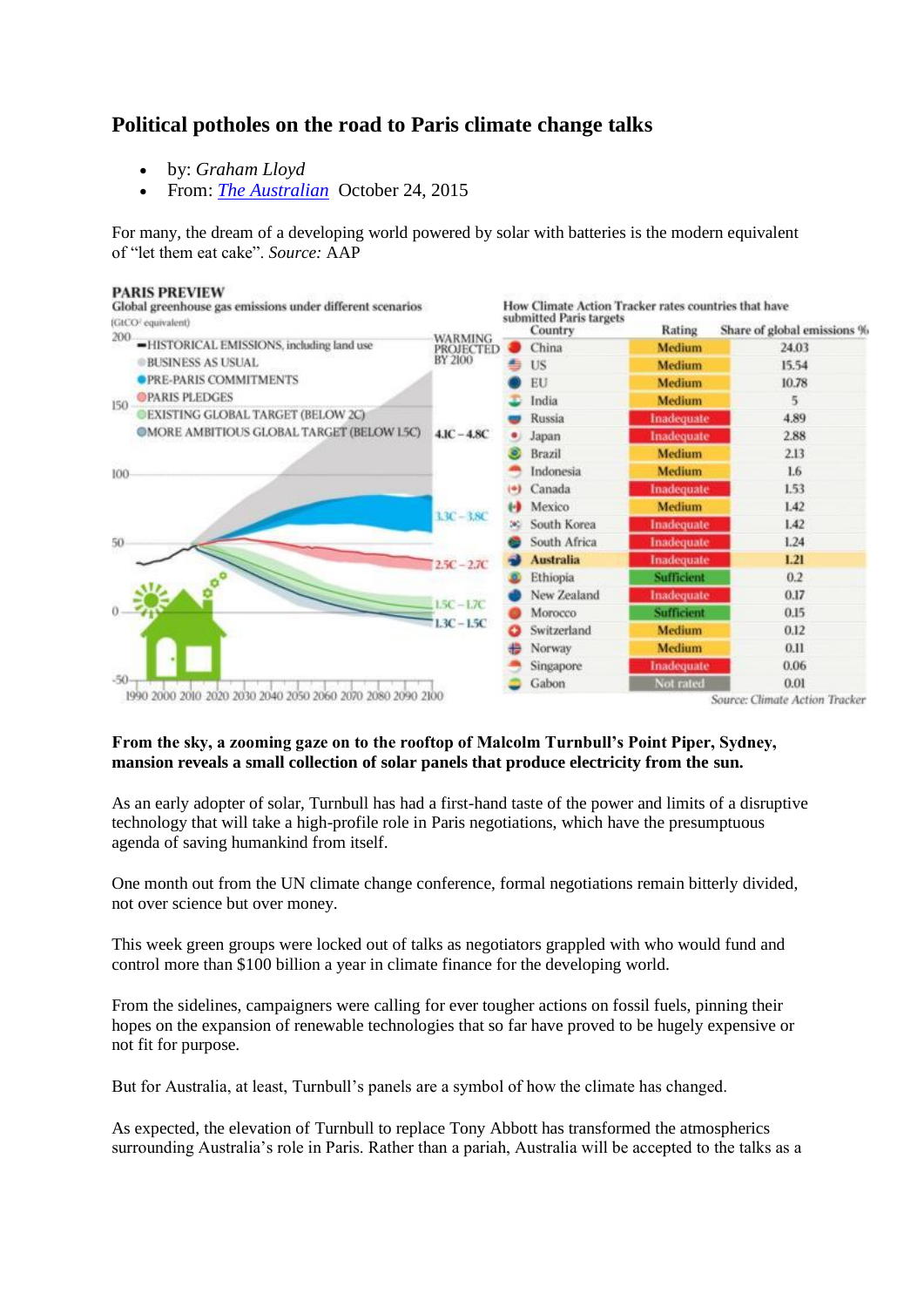participant in change, despite the fact the nation's climate response has not altered in any significant way from what was proposed by Abbott.

Climate Action Tracker, a reliable global non-government organisation, still rates Australia's post-2020 target to cut carbon dioxide emissions by between 26 per cent and 28 per cent below 2005 levels by 2030 as "inadequate". But Environment Minister Greg Hunt says the group ignores the dramatic cut the target represents in terms of per-capita emissions and dismisses the traction being achieved through direct action policies.

Ahead of Paris, the government may announce further measures on forest protection or Obama-like regulations on vehicle emissions.

But the bigger truth is that behind the fervour of urgency projected by climate groups, Australia's redemption mirrors an equally unexpected retreat to the centre by former climate action leaders in Europe, where coal use is rising to the point that Germany is considered unlikely to meet its voluntary greenhouse gas targets.

In Britain there is crisis in the solar and wind industries over subsidy cuts, grave concerns about winter electricity supplies because of the intermittency of renewables, and moral crisis over the closure, in part because of prohibitive energy costs from a fixed floor carbon price, of big steelmakers.

But at home, by building a fresh narrative around embracing change, backing fresh ideas and rewarding innovation and technology, Turnbull has been largely successful in outflanking the dialogue of environmental catastrophe and perceived climate change "denial" that dogged Abbott.

A Turnbull government has been able to strike a successful balance between respecting the significant role, legacy and ongoing contribution of Australia's fossil fuel industry — the government remains firmly committed to Adani Carmichael mine, which will open up the Galilee Basin coal reserves in Queensland — with the opportunity afforded by what are hoped to be the sunrise industries of tomorrow.

Support for large-scale solar energy and rooftop solar power with the potential for battery storage at the household and business scale has been central to the government's new message and repositioning.

A series of decisions and statements by Hunt has been calculated to push a refreshed government ahead of the curve. The key message is the Turnbull government encourages change and sees new technology as integral to prosperity.

In an address to a Green Shift seminar in Canberra this month, Hunt said the Australian government was driving the green shift transformation "and working globally to build a future that reflects the newly adopted Sustainable Development Goals". An Office of Climate Change and Renewable Innovation has been created to concentrate \$15bn to "incentivise clean technology, innovation and deliver on-the-ground abatement".

For some, there is a subtle but important message in the use of "clean technology" rather than renewable.

In one of his first acts, Turnbull in question time stared down Labor's commitment to a 50 per cent target for renewable energy.

"Fancy proposing, without any idea of the cost of the abatement, the cost of proposing that 50 per cent of energy has to come from renewables," the Prime Minister said. "What if that reduction in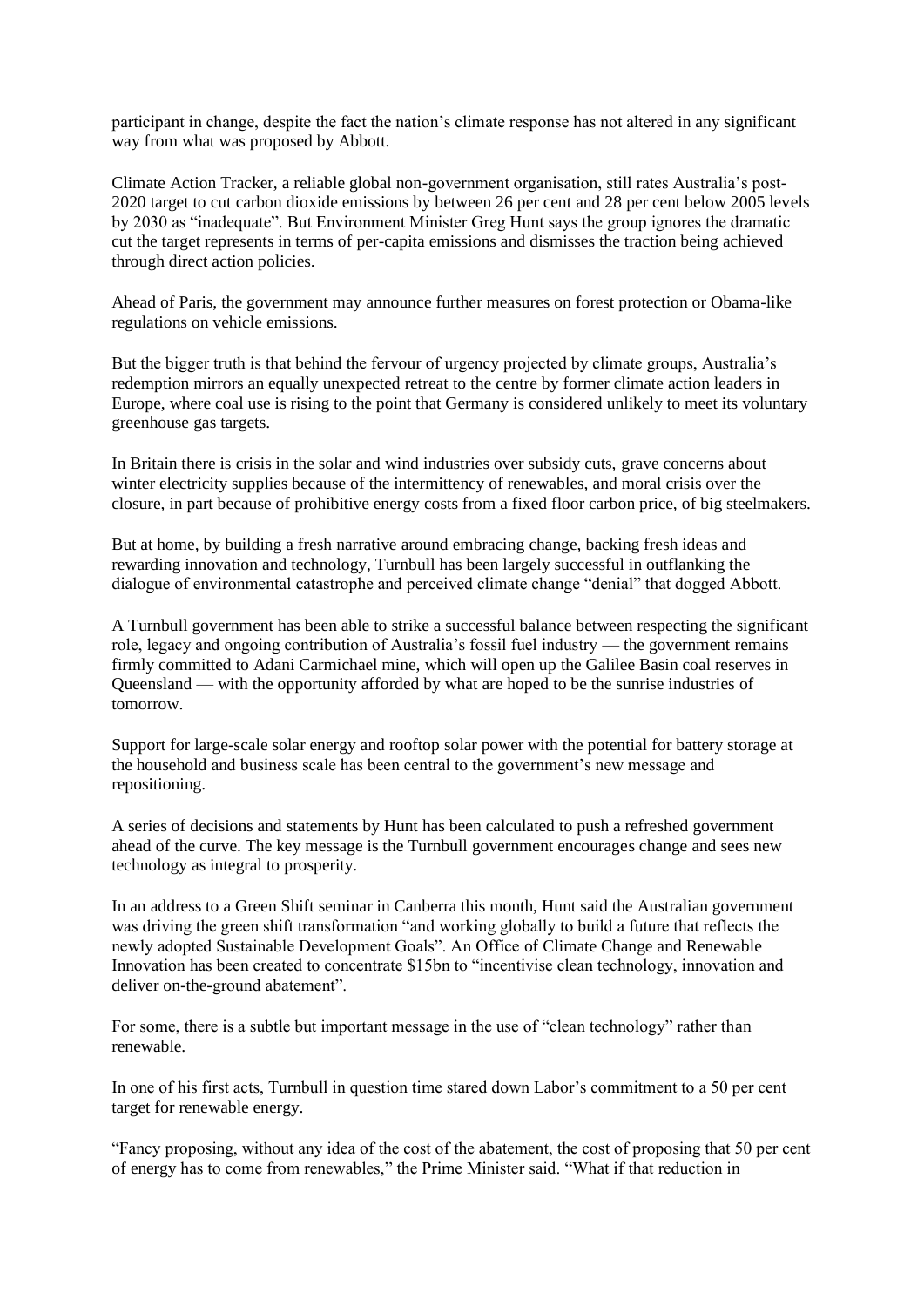emissions you needed could come more cost-effectively from carbon storage, by planting trees, by soil carbon, by using gas, by using clean coal, by energy efficiency?"

Hunt says Australia will achieve its climate targets using "practical measures that harness innovation, improve productivity, reduce costs and protect the environment". At the same time, he acknowledges it is inevitable that many people will choose to invest in solar panels with battery storage and that the trend has the full support of government.

In doing so, Hunt has effectively neutralised a perception that the Coalition is against renewable energy and silenced the politically significant solar lobby that had mounted an aggressive grassroots campaign against Abbott.

Hunt's enthusiasm has surprised many within the established electricity supply and renewable energy industries, where big questions are being asked about the real long-term potential of solar and battery storage.

The peak electricity distribution lobby has begun a rearguard push to protect its investment in the electricity grid network. It has proposed a series of measures including compulsory connection fees for homes and businesses whether they are connected to the grid or not.

Trade websites evaluating the cost benefits of going off grid with solar and batteries say prices must fall much further to make it financially viable. Higher network charges and compulsory connection laws could keep the economics permanently out of reach.

But Hunt is probably correct in his assumption that many electricity consumers will make the investment in solar and batteries regardless of economics, driven in part by aggressive marketing by international firms who see Australia as a testing ground.

Glen Morris from the Australian Storage Council says cost benefits will become largely irrelevant as solar and storage become consumer items like flat-screen televisions or cars, which have an emotional appeal that goes beyond their economic merit.

But where this all fits in the Paris agenda to decarbonise the global economy remains moot.

As the Copenhagen Consensus Centre's Bjorn Lomborg has written, despite the billions of dollars spent globally on wind and solar they still represent only a few per cent of energy production. Even with the trillions of dollars that will be spent in the future, all projections still envisage the majority of electricity supply coming from fossil fuels for many decades to come.

The big picture is that despite falling prices, the science appears firm that advances in solar and storage alone will not be the answer to combating global greenhouse gas emissions.

John Morgan, an adjunct professor in the school of electrical and computer engineering at RMIT University, has written that several recent analyses of the inputs to our energy system indicate that, against expectations, energy storage cannot solve the problem of intermittency of wind or solar power.

"Not for reasons of technical performance, cost or storage capacity," he says, "but for something more intractable. There is not enough surplus energy left over after construction of the generators and the storage system to power our present civilisation.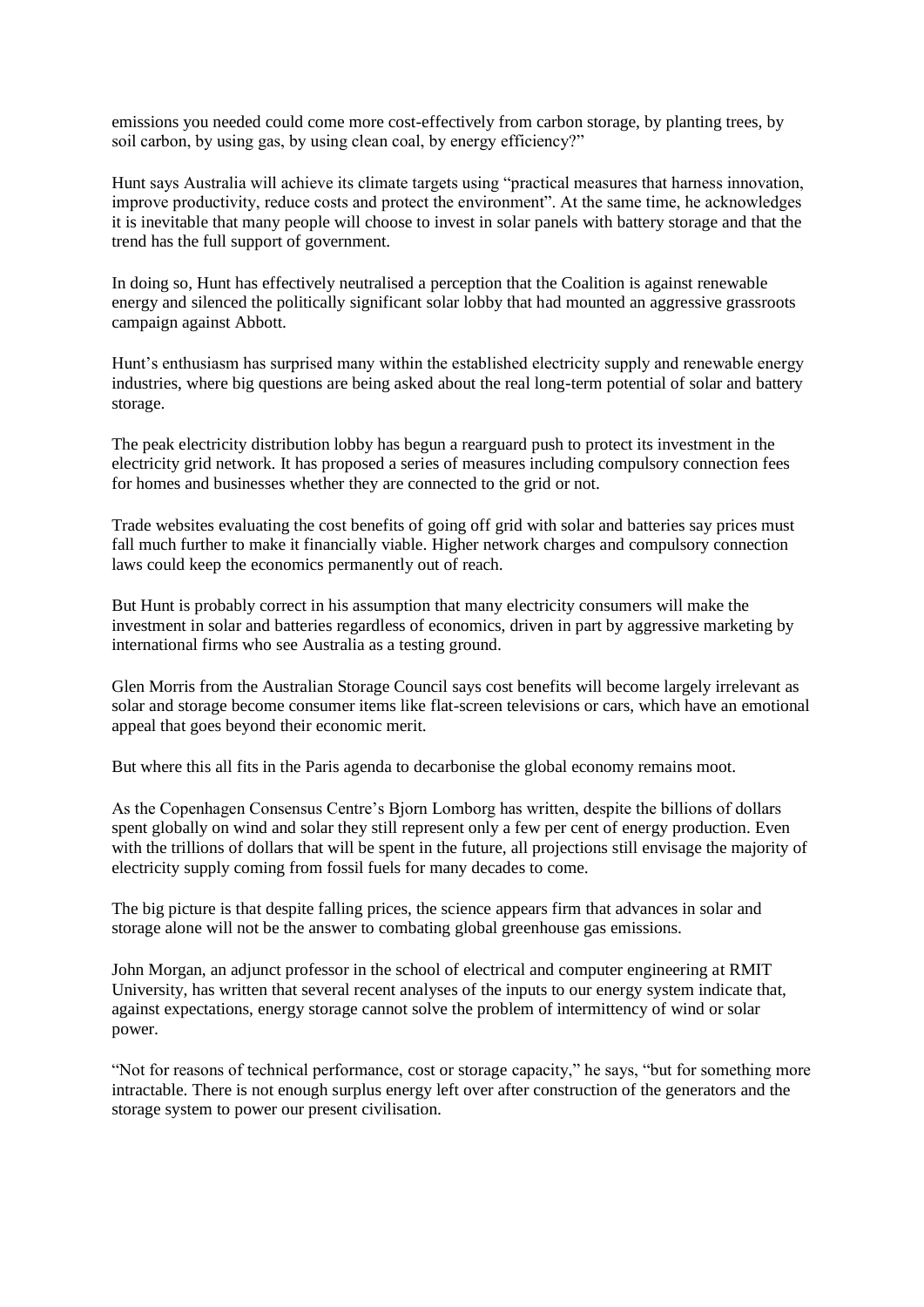"This is a rather unsettling conclusion if we are looking to renewable energy for a transition to a low carbon energy system; we cannot use energy storage to overcome the variability of solar and wind power."

Morgan says wind and solar can reduce fossil fuel emissions but they cannot eliminate them.

This is a realisation that critical thinkers such as Microsoft's Bill Gates have already come to and why they are calling for a multi-billion-dollar global effort on the scale of the development of the nuclear bomb to urgently develop new ways to produce clean energy.

Nonetheless, the Paris outcome is likely to be much more significant in terms of future technology development and investment than climate science, where many conflicting signals remain despite claims of a 97 per cent consensus. The 18-year pause in global surface temperatures remains contested but not adequately explained.

There has been a rash of papers restating concerns about long-term ocean health because of acidification and the instability in Antarctic ice with potentially catastrophic consequences for sea levels in centuries to come. On the other side, papers warning of cooling global surface temperatures in coming decades because of fluctuations in solar activity and long-term ocean cycles are being dismissed as natural variability in a long-term warming trend.

Some leading climate scientists, such US-based Judith Curry, say the sensitivity of the climate system to carbon dioxide has been overstated, bringing into question just how serious long-term temperature rises will be.

And there is a growing push to highlight the benefits of rising levels of carbon dioxide for plant growth and human comfort.

One trend that is clear is for climate scientists and groups to seek the authority of the courts to clamp down on dissenting views.

It is a development that scientists such as Curry say represents the "death of science", highlighting the "authoritarian tendencies" of those reluctant to consider alternative views. Beyond these dynamics, the lessons from the disastrous Copenhagen meeting in 2009 appear to have been learned as expectations are tightly managed down for Paris.

With carbon reduction pledges now in for countries responsible for most greenhouse gas emissions, several things are clear.

Existing pledges are considered insufficient to limit future temperature rises to below the 2C target. Any agreement will not be legally binding on any nations.

And the Intergovernmental Panel on Climate Change process will continue in perpetuity with fiveyear rolling reviews.

Measuring progress against pledges to cut greenhouse gas emissions will be difficult and policing transgressions even more so.

The draft agreement being thrashed out is still unsure whether to include the word "compliance" under a regime that is "facilitative, non-punitive, non-adversarial and non-judicial".

Climate Institute deputy chief executive Erwin Jackson believes a final agreement will provide a platform for tougher action that can be enforced. And he says negotiations are on track despite a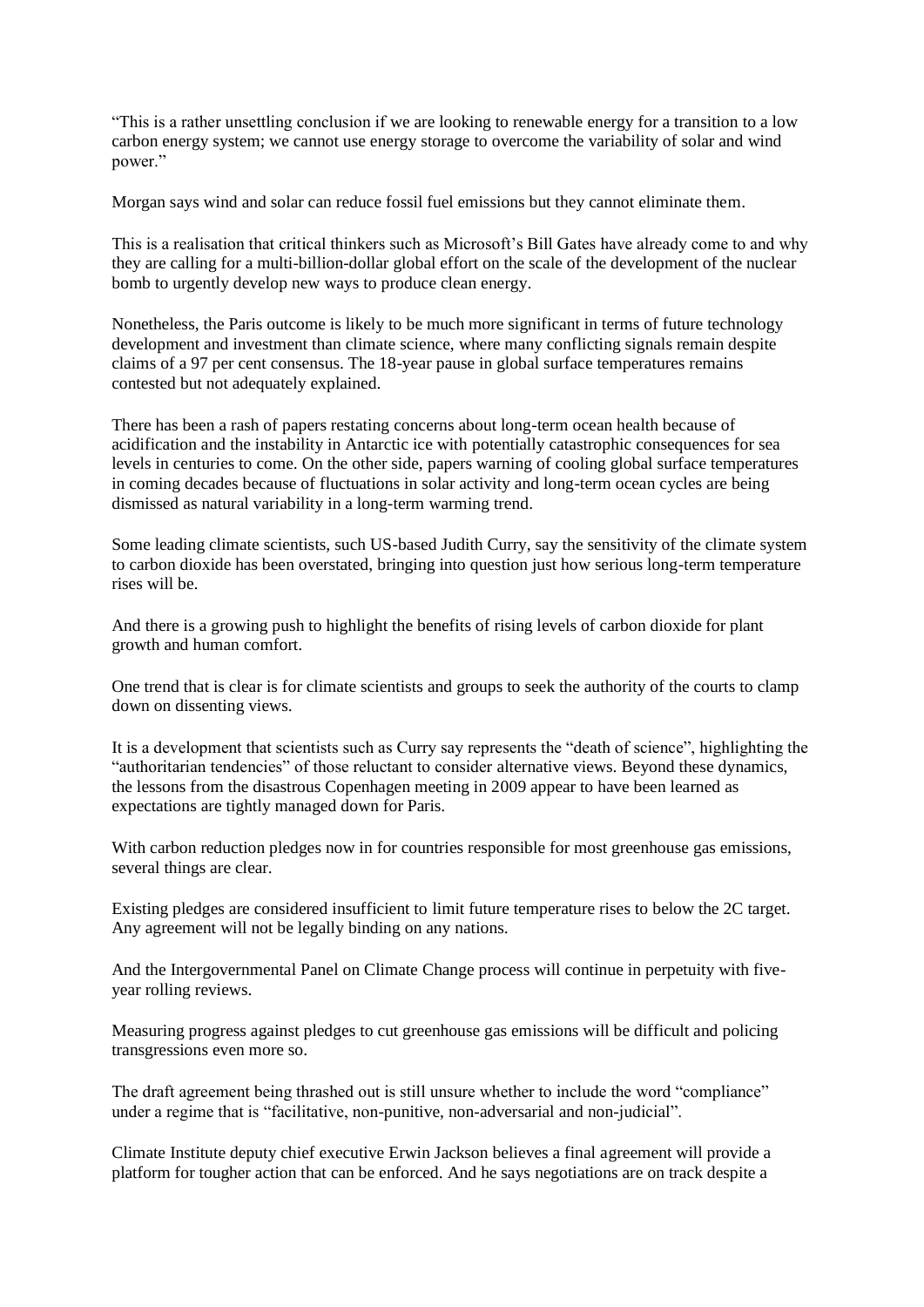rearguard action this week by a bloc representing 130 developing nations, including India and China, that threw into turmoil the final talks before Paris.

Any hopes of smooth passage were dashed this week when a bloc of countries representing 80 per cent of the world's population insisted issues that have dogged the Paris talks since their inception in Durban, South Africa, four years ago were reinserted into the negotiating text. As a result, the text blew out from 20 pages to 32 pages full of conflicting positions.

The developing countries want a firm guarantee that a fund of more than \$100bn a year from 2020 will be administered by a new UN climate body rather than existing institutions such as the World Bank or International Monetary Fund.

If this is not clearly set out in the Paris agreement, they say, the process will have failed.

Developed nations, including Australia, are expected to contribute to the fund to foot the bill for the climate change "damage" to and economic and technological evolution of the developing world.

The draft agreement calls for the mobilisation of climate finance to be scaled up from the agreed \$US100bn a year from 2020.

But, in reality, developed countries so far have baulked at capitalising the fund to meet its 2020 target of \$US100bn a year. Only \$10bn has been pledged to the fund and, of that, only \$5.8bn has been delivered. The fund hopes to make its first investment decisions next month but, based on current reserves, has an annual budget of only \$700 million. India alone has estimated its transition will cost more than \$US2.5 trillion.

And this is the realpolitik of Paris. While the language of climate change may be rooted in science, the core of negotiations has always been about money and access to technology.

The IPCC is most concerned with shifting resources and development from the West to the lesser developed centres in Asia and Africa.

No one is expecting a Paris declaration to be ideal. The compromises are inherent in the need to include all major emissions nations such as China, the US, India, Europe, Brazil and Indonesia.

For some, universal participation will itself be a triumph.

Success will in large part reflect the bid by Barack Obama to make climate change a legacy issue of his fading presidency. Obama engaged with China's President Xi Jinping late last year in a highprofile effort to give the Paris talks momentum. Paradoxically, the free-market US has announced a raft of interventionist measures aimed at delivering carbon emissions cuts of 26 per cent to 28 per cent by 2025 from 2005 levels.

China has said it will aim to cap emissions growth by 2030 or before and pledged to introduce a nationwide cap-and-trade system for carbon dioxide emissions in 2017.

China has won widespread applause for engaging in the Paris process but the reality is the world's biggest emitter is still planning to increase its greenhouse gas output by more than 50 per cent during the next 15 years.

Meanwhile, the US President has yet to prove himself able to deliver on his pledges.